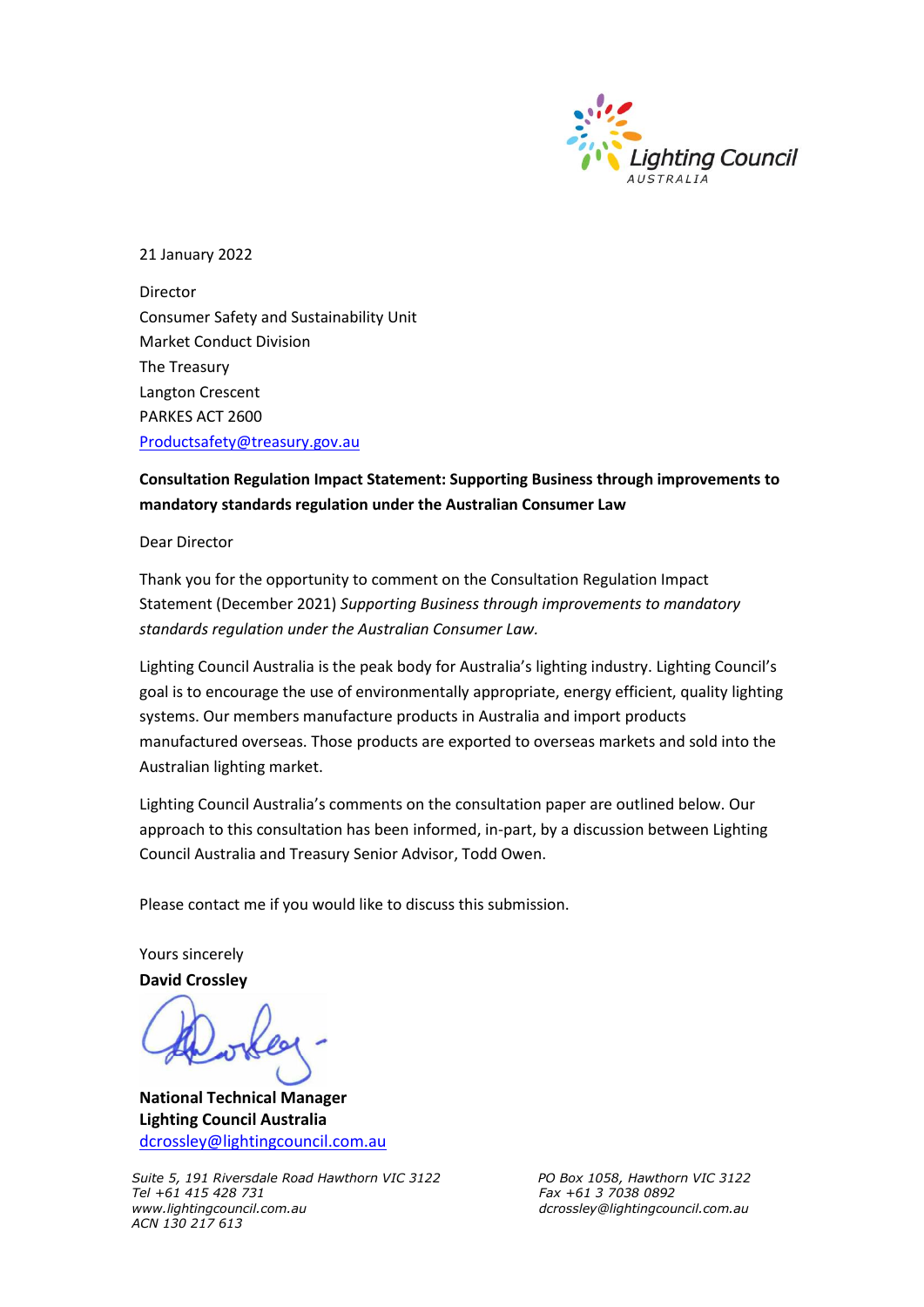The Treasury Consultation Regulation Impact Statement: Supporting business through improvements to mandatory standards regulation under the Australian Consumer Law

### **Background and market context**

Lighting Council Australia highlights that each product sector in Australia is different in terms of manufacturing basis and technical capabilities and each sector should be consulted regarding the approach to standards that should occur in its sector.

The safety and installation of lighting equipment in Australia is primarily regulated under state and territory electrical safety laws. These laws differ in each jurisdiction in Australia including different: Regulatory scope; Application of standards; Certification requirements; Product marking requirements; and Registration requirements.

A very small percentage of lighting equipment would contain button batteries and so would additionally be regulated under the ACCC mandatory button battery standards.

The majority of lighting equipment in Australia is now imported. Some of the lighting products that are manufactured in Australia are exported to overseas markets. This current manufacturing position differs greatly to the situation of 20 years ago when the majority of lighting products used in Australia were manufactured in Australia.

The main lighting product standards used globally by lighting manufacturers are International Electrotechnical Commission (IEC) standards. Australian lighting standards are mainly amended versions of IEC standards.

The majority of amendments contained in Australian lighting standards include historical minor marking requirements, different definitions and minor technical deviations. These differences cause significant market non-compliance (due to poor awareness by global manufacturers and no compliance enforcement undertaken at the border), additional compliance costs, reduced consumer choice, and increased consumer prices. The overall effect is reduced Australian productivity with no discernible safety benefits.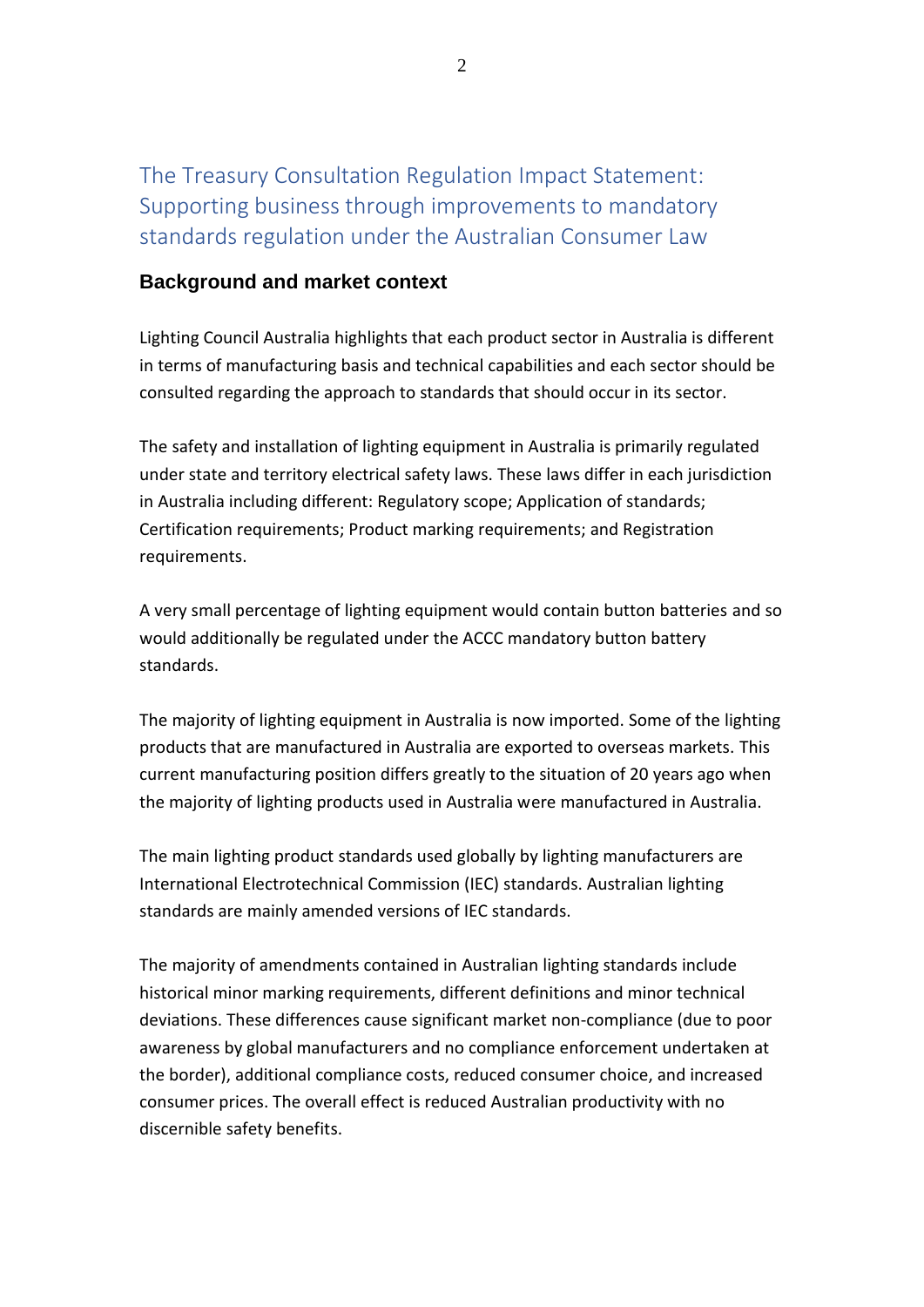Lighting Council Australia recommends that lighting standards (and likely many other product sector standards) should be developed at an international (e.g. IEC) level (including active Australian participation). Then those international (e.g. IEC) standards should be adopted for use in Australia with minimal, if any, amendments.

Any amendments should be restricted to only the minimum necessary to accommodate unique Australian infrastructure requirements (e.g. 240V AC electricity rating, unique Australian three pin plug and socket, etc.).

Any issues or concerns identified in IEC standards should be discussed and resolved at an international level rather than forming unique Australian Standard requirements.

Referring to the ACCC's development of mandatory button battery information and safety standards, Lighting Council Australia suggests that it may have been better (in terms of market compliance and safety outcomes) for Australia to have led the development of an international horizontal button battery standard starting in 2012 (i.e. when Australia first identified button battery safety issues), rather than developing an Australian industry code, then an Australian regulatory standard, and then an Australian Standard for button batteries and the products that use them.

Australia is a very small percentage of the global market for goods (e.g. estimated at one to two per cent of the global market overall) and it is likely that significant noncompliance will remain in the button battery market until international button battery standards are published.

Manufacturers are significantly more aware of international standards compared to national standards and they may not be aware of all the export countries for their products when those products are developed. Inexperienced product importers regularly demonstrate that they have little to no understanding of the regulations and standards that apply to the products they import.

Lighting Council Australia's responses to the some of the issues highlighted in the consultation paper are included below. Our responses should be read in the context of the background information above specifically noting that our views mainly refer to the existing Australian electrical safety regulatory framework in Australia and the significant regulatory improvements that we suggest are needed in that area.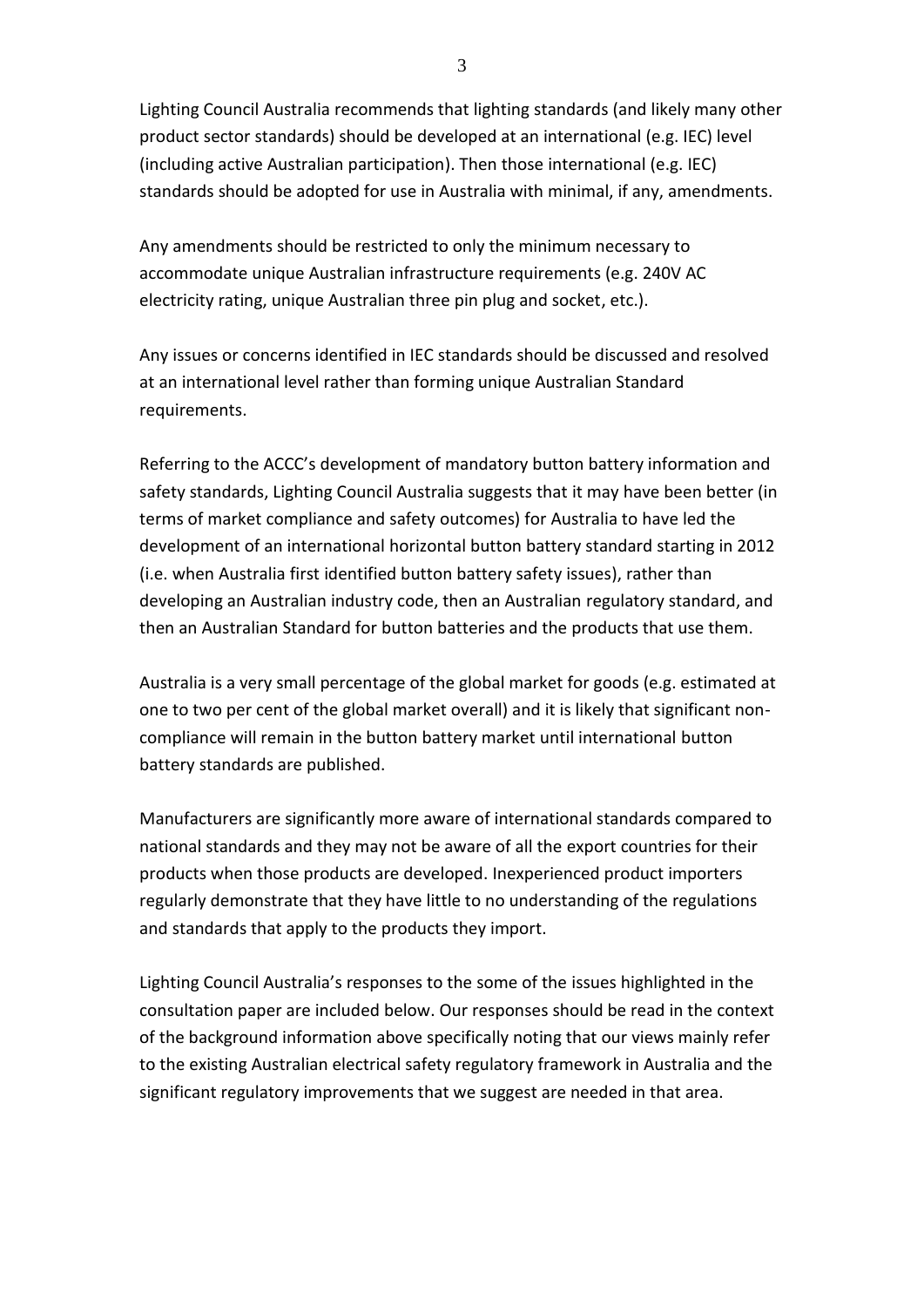Separately, Lighting Council Australia requests the De-Regulation Taskforce start a project aimed at achieving a single electrical safety regulatory framework in Australia.

# **Responses to specific issues identified in the consultation paper**

### *Inefficient processes for making and declaring mandatory standards in*

### *Australia*

Lighting Council Australia recommends Australian stakeholders (e.g. regulators, industry, consumers) should take a more proactive role in international standards developments and lead international standards development projects instead of, or in parallel with, the development of mandatory standards.

Australian safety regulators should acknowledge that simply making or declaring mandatory standards in Australian regulation does not translate to significant global awareness of those standards nor significant Australian market compliance.

Australian product markets rely heavily on global manufacturers so international standards developments and the adoption of those international standards in Australia should be given the highest priority in order to achieve global awareness of any safety improvements/requirements that Australian regulators, consumers and industry see as necessary.

Lighting Council Australia suggests that such an approach and prioritisation would achieve the best results for Australia including high product compliance rates, low compliance costs (and the flow on benefits of decreased consumer prices, increased consumer choice and increased productivity).

The approach suggested in the consultation paper to allow the additional referencing of overseas national standards and the automatic updating of those standards may lead to a reduction in consumer safety due to a lack of Australian awareness and participation in the development of such national standards. Such an approach may also not align with Australia's trade obligations under the World Trade Organisation agreement.

# *Australian lighting standards*

Lighting Council Australia recommends that Australian lighting standards should be adoptions of IEC lighting standards without amendments or with only the minimum amendments necessary to accommodate Australia's unique technical infrastructure (e.g. 240V AC electricity rating, Australian three pin plug and socket system, etc.).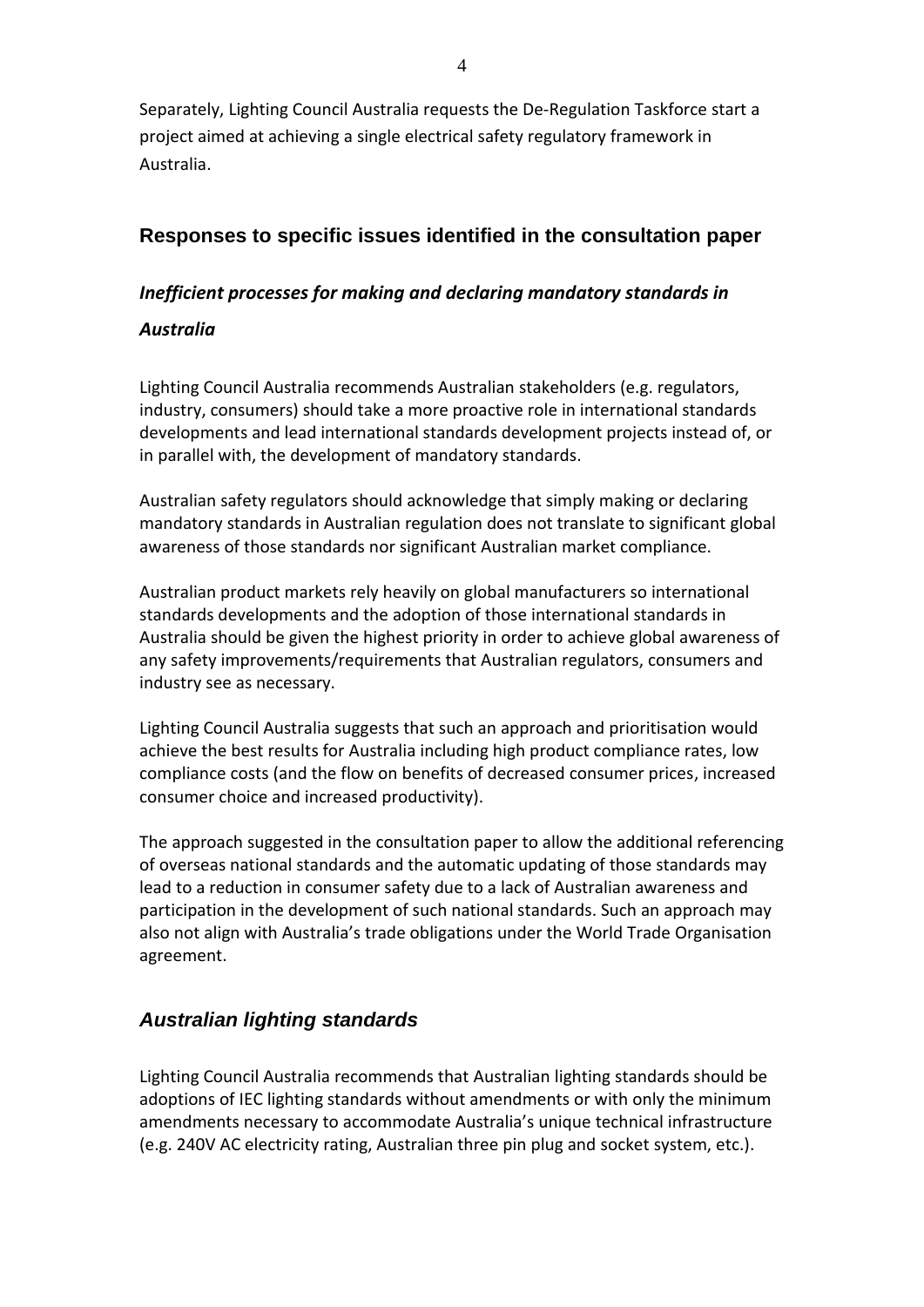Australian Standards are cheaper to purchase than their IEC equivalents. Referencing both the Australian and IEC Standards (where identical) in Australian regulation would reduce compliance costs for both Australian industry and overseas manufacturers.

Referenced standards should include multiple editions of standards (used in parallel and overlapping in their validity periods) including at least the latest and previous standards editions and a generous notification period before the expiry of the previous edition.

Product manufacturers need time to move to the latest standards so the parallel use of multiple editions of standards with generous validity periods and significant advanced notice of the expiry of a standard would be appropriate.

Compliance with standards should be determined based on the date of product manufacture and not based on the date that the last product is sold in the Australian market.

Regulations should include provisions to allow for the removal and/or recall of any unsafe products from markets.

The approach taken by New South Wales electrical safety regulations to the application of product standards is not preferred or practical for the lighting industry. For example, New South Wales electrical safety regulations require compliance with the latest standard at every point of sale in the market.

Product manufacturers and suppliers are unable to control the sell-through of their products by wholesalers, retailers and contractors. So, it is highly likely that noncompliance with NSW regulations occurs on a regular basis. Even though noncompliance is likely to regularly occur, this is rarely a safety concern.

The market has adapted to this regulatory difficulty through the use of transition periods in Australian Standards. However, this is a 'band-aid' solution that does not always fix the market problems that regularly occur due to this clumsy application of standards within the NSW regulation.

# *The use of overseas standards and the endorsement of overseas standards development agencies*

Lighting Council Australia supports increased Australian participation in IEC lighting standards developments and the adoption in Australia of IEC lighting standards with few, if any, amendments.

Lighting Council Australia does not support the use of other overseas (i.e. noninternational) lighting standards as the Australian lighting industry has not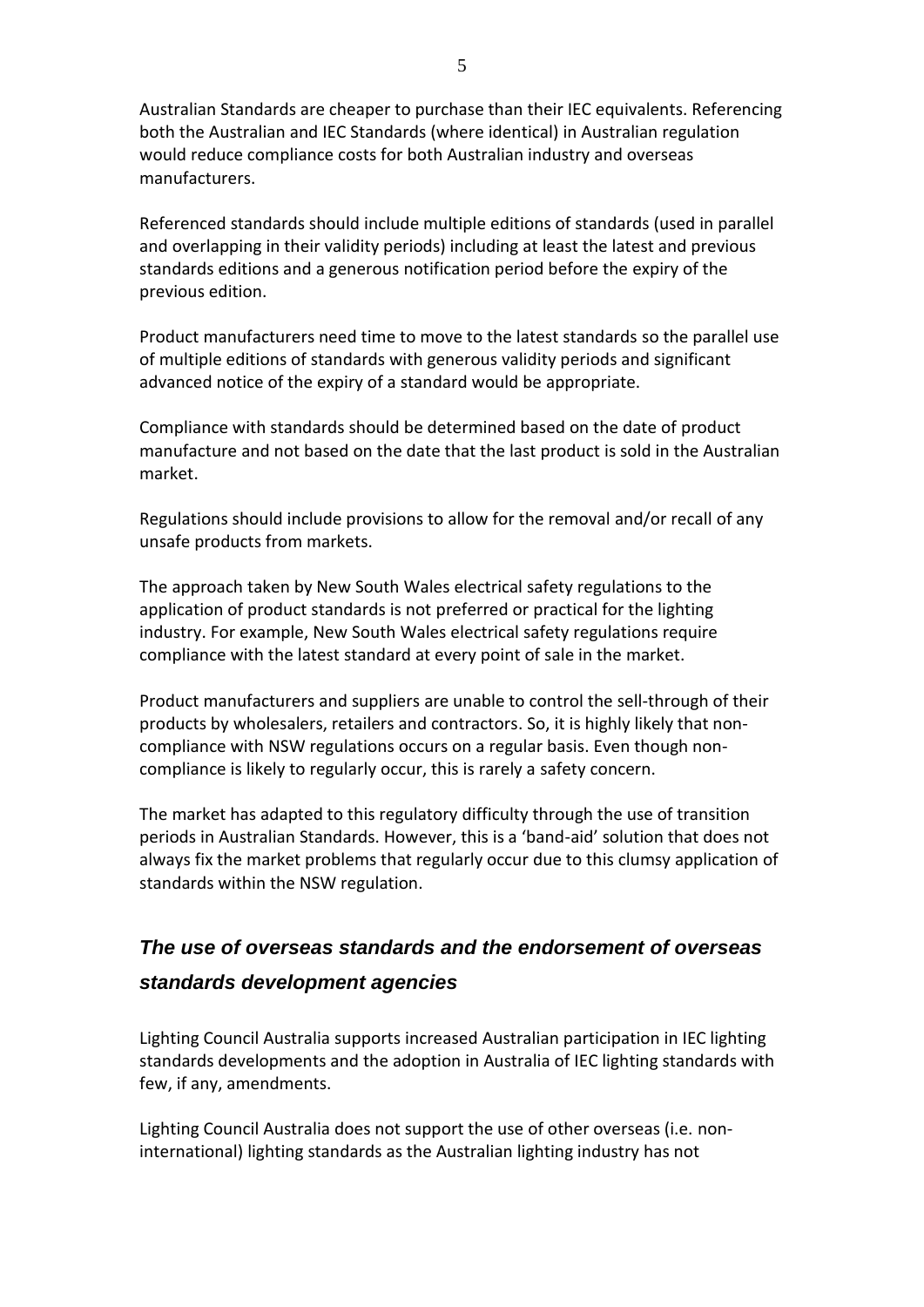participated in the development of those standards and we do not know their contents.

Overseas national lighting standards (i.e. non-international standards) that have been developed without Australian participation have not likely been evaluated by Australian lighting industry stakeholders and may not be suitable for Australian industry, consumers and regulations.

# *Regulatory good practice*

Lighting Council Australia highlights that the approach to the development and application of product standards in each market sector should be determined in close consultation with each market sector and follow a regulatory impact assessment process.

## *Automatic updating of standards*

Lighting Council Australia is not yet comfortable with the proposed process of automatically updating lighting standards due to a small number of bugs that can be identified with such a process.

For example, unique Australian infrastructure technical requirements (e.g. 240V AC voltage, the unique Australian three pin plug and socket system, etc.) need to be included in Australian lighting standards. Also, the regulatory application of those standards needs to be practical for all stakeholders and aligned across all jurisdictions. For example, as highlighted above, standards compliance should be determined at the point of product manufacture. An overall regulatory safety net provision should include the ability of a regulator to determine that a product is unsafe and should be withdrawn or recalled.

Lighting Council Australia suggests that the automatic updating of standards may be acceptable to the Australian lighting industry when all the following is in place:

- Active Australian participation in the development of IEC lighting standards (or agreement by all stakeholders that particular standards be accepted and automatically updated) – Historically, Australian representation at international lighting standards committees was relatively weak. However, this situation is improving;
- The adoption in Australia of unamended IEC lighting standards; and
- Reasonable and aligned regulatory application of those standards should occur across all jurisdictions in Australia – As above, multiple editions of standards should be referenced in regulation to allow manufacturers and suppliers time to move to the latest standards and time to sell out old stock.